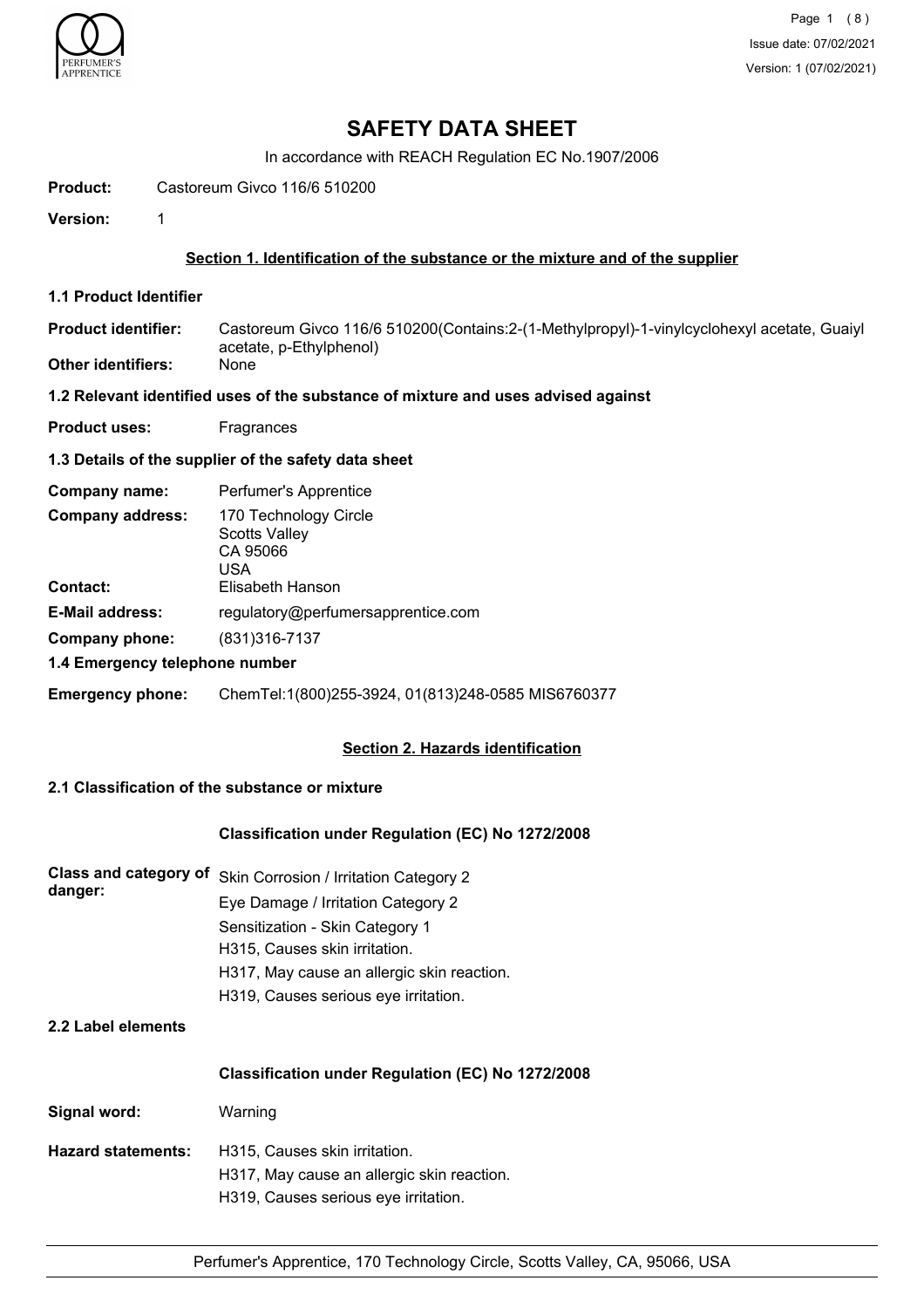

# **SAFETY DATA SHEET**

In accordance with REACH Regulation EC No.1907/2006

|                                     | aboordance with the form togalation EO HO. 1997/2000                                                                                                                                                                                                                                                                                                                                                                                                                                                                                                                                                                                                                                                                                                                                                           |
|-------------------------------------|----------------------------------------------------------------------------------------------------------------------------------------------------------------------------------------------------------------------------------------------------------------------------------------------------------------------------------------------------------------------------------------------------------------------------------------------------------------------------------------------------------------------------------------------------------------------------------------------------------------------------------------------------------------------------------------------------------------------------------------------------------------------------------------------------------------|
| <b>Product:</b>                     | Castoreum Givco 116/6 510200                                                                                                                                                                                                                                                                                                                                                                                                                                                                                                                                                                                                                                                                                                                                                                                   |
| <b>Version:</b>                     | 1                                                                                                                                                                                                                                                                                                                                                                                                                                                                                                                                                                                                                                                                                                                                                                                                              |
| Supplemental<br>Information:        | None                                                                                                                                                                                                                                                                                                                                                                                                                                                                                                                                                                                                                                                                                                                                                                                                           |
| <b>Precautionary</b><br>statements: | P261, Avoid breathing vapour or dust.<br>P264, Wash hands and other contacted skin thoroughly after handling.<br>P272, Contaminated work clothing should not be allowed out of the workplace.<br>P280, Wear protective gloves/eye protection/face protection.<br>P302/352, IF ON SKIN: Wash with plenty of soap and water.<br>P305/351/338, IF IN EYES: Rinse cautiously with water for several minutes. Remove contact<br>lenses, if present and easy to do. Continue rinsing.<br>P333/313, If skin irritation or rash occurs: Get medical advice/attention.<br>P337/313, If eye irritation persists: Get medical advice/attention.<br>P362, Take off contaminated clothing and wash before reuse.<br>P501, Dispose of contents/container to approved disposal site, in accordance with local<br>regulations. |
| Pictograms:                         |                                                                                                                                                                                                                                                                                                                                                                                                                                                                                                                                                                                                                                                                                                                                                                                                                |
| 2.3 Other hazards                   |                                                                                                                                                                                                                                                                                                                                                                                                                                                                                                                                                                                                                                                                                                                                                                                                                |
| <b>Other hazards:</b>               | None                                                                                                                                                                                                                                                                                                                                                                                                                                                                                                                                                                                                                                                                                                                                                                                                           |
|                                     | Section 3. Composition / information on ingredients                                                                                                                                                                                                                                                                                                                                                                                                                                                                                                                                                                                                                                                                                                                                                            |
| 3.2 Mixtures                        |                                                                                                                                                                                                                                                                                                                                                                                                                                                                                                                                                                                                                                                                                                                                                                                                                |

# **Contains:**

| <b>Name</b>                                      | <b>CAS</b> | EC        | <b>REACH Registration</b><br>No. | $\frac{9}{6}$ | <b>Classification for</b><br>(CLP) 1272/2008 |
|--------------------------------------------------|------------|-----------|----------------------------------|---------------|----------------------------------------------|
| 2-(1-Methylpropyl)-1-<br>vinylcyclohexyl acetate | 37172-02-4 | 253-377-0 |                                  | $9.00\%$      | Skin Irrit. 2; H315,-                        |
| Guaiyl acetate                                   | 134-28-1   | 205-135-0 |                                  | $9.00\%$      | Skin Irrit. 2-Eye Irrit. 2;<br>H315-H319,-   |
| p-Ethylphenol                                    | 123-07-9   | 204-598-6 |                                  | 2.00%         | Skin Corr. 1C-Eye<br>Dam. 1; H314 -          |

## **Substances with Community workplace exposure limits:**

Not Applicable

**Substances that are persistent, bioaccumulative and toxic or very persistent and very bioaccumulative, greater than 0.1%:**

Not Applicable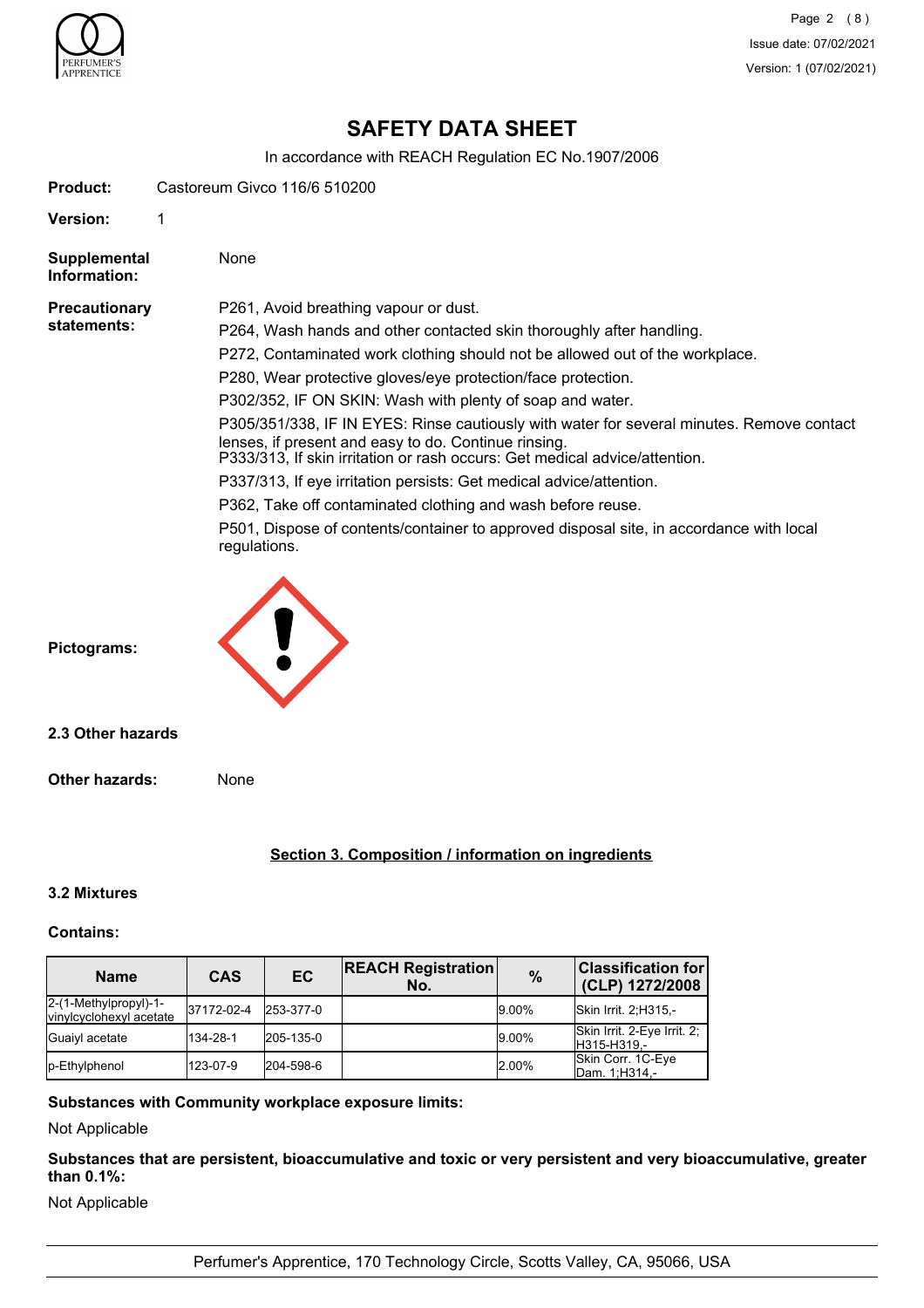

Page 3 (8) Issue date: 07/02/2021 Version: 1 (07/02/2021)

# **SAFETY DATA SHEET**

In accordance with REACH Regulation EC No.1907/2006

**Product:** Castoreum Givco 116/6 510200

**Version:** 1

#### **Section 4. First-aid measures**

#### **4.1 Description of first aid measures**

**Inhalation:** Remove from exposure site to fresh air, keep at rest, and obtain medical attention. **Eye exposure:** IF IN EYES: Rinse cautiously with water for several minutes. Remove contact lenses, if present and easy to do. Continue rinsing. **Skin exposure:** IF ON SKIN: Wash with plenty of soap and water. **Ingestion:** Rinse mouth with water and obtain medical attention.

#### **4.2 Most important symptoms and effects, both acute and delayed**

Causes skin irritation. May cause an allergic skin reaction. Causes serious eye irritation.

**4.3 Indication of any immediate medical attention and special treatment needed**

None expected, see Section 4.1 for further information.

#### **SECTION 5: Firefighting measures**

#### **5.1 Extinguishing media**

Suitable media: Carbon dioxide, Dry chemical, Foam.

#### **5.2 Special hazards arising from the substance or mixture**

In case of fire, may be liberated: Carbon monoxide, Unidentified organic compounds.

#### **5.3 Advice for fire fighters:**

In case of insufficient ventilation, wear suitable respiratory equipment.

#### **Section 6. Accidental release measures**

## **6.1 Personal precautions, protective equipment and emergency procedures:**

Avoid inhalation. Avoid contact with skin and eyes. See protective measures under Section 7 and 8.

# **6.2 Environmental precautions:**

Keep away from drains, surface and ground water, and soil.

## **6.3 Methods and material for containment and cleaning up:**

Remove ignition sources. Provide adequate ventilation. Avoid excessive inhalation of vapours. Contain spillage immediately by use of sand or inert powder. Dispose of according to local regulations.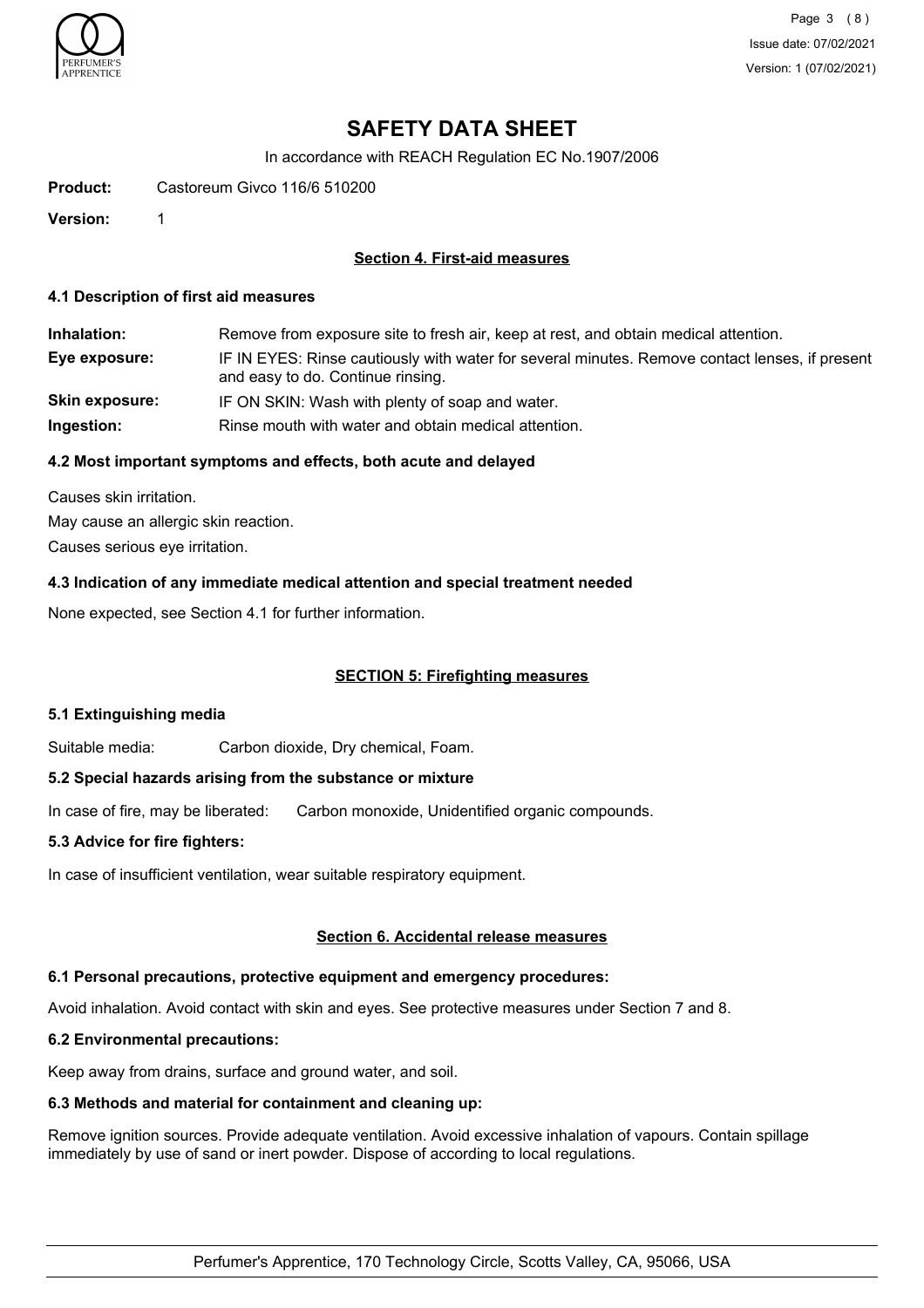

Page 4 (8) Issue date: 07/02/2021 Version: 1 (07/02/2021)

# **SAFETY DATA SHEET**

In accordance with REACH Regulation EC No.1907/2006

**Product:** Castoreum Givco 116/6 510200

**Version:** 1

#### **6.4 Reference to other sections:**

Also refer to sections 8 and 13.

#### **Section 7. Handling and storage**

#### **7.1 Precautions for safe handling:**

Keep away from heat, sparks, open flames and hot surfaces. - No smoking. Use personal protective equipment as required. Use in accordance with good manufacturing and industrial hygiene practices. Use in areas with adequate ventilation Do not eat, drink or smoke when using this product.

#### **7.2 Conditions for safe storage, including any incompatibilities:**

Store in a well-ventilated place. Keep container tightly closed. Keep cool. Ground/bond container and receiving equipment. Use explosion-proof electrical, ventilating and lighting equipment. Use only non-sparking tools. Take precautionary measures against static discharge.

#### **7.3 Specific end use(s):**

Fragrances: Use in accordance with good manufacturing and industrial hygiene practices.

#### **Section 8. Exposure controls/personal protection**

#### **8.1 Control parameters**

Workplace exposure limits: Not Applicable

#### **8.2 Exposure Controls**

#### **Eye / Skin Protection**

Wear protective gloves/eye protection/face protection

#### **Respiratory Protection**

Under normal conditions of use and where adequate ventilation is available to prevent build up of excessive vapour, this material should not require special engineering controls. However, in conditions of high or prolonged use, or high temperature or other conditions which increase exposure, the following engineering controls can be used to minimise exposure to personnel: a) Increase ventilation of the area with local exhaust ventilation. b) Personnel can use an approved, appropriately fitted respirator with organic vapour cartridge or canisters and particulate filters. c) Use closed systems for transferring and processing this material.

Also refer to Sections 2 and 7.

#### **Section 9. Physical and chemical properties**

#### **9.1 Information on basic physical and chemical properties**

| Not determined |
|----------------|
| Not determined |
| Not determined |
| Not determined |
|                |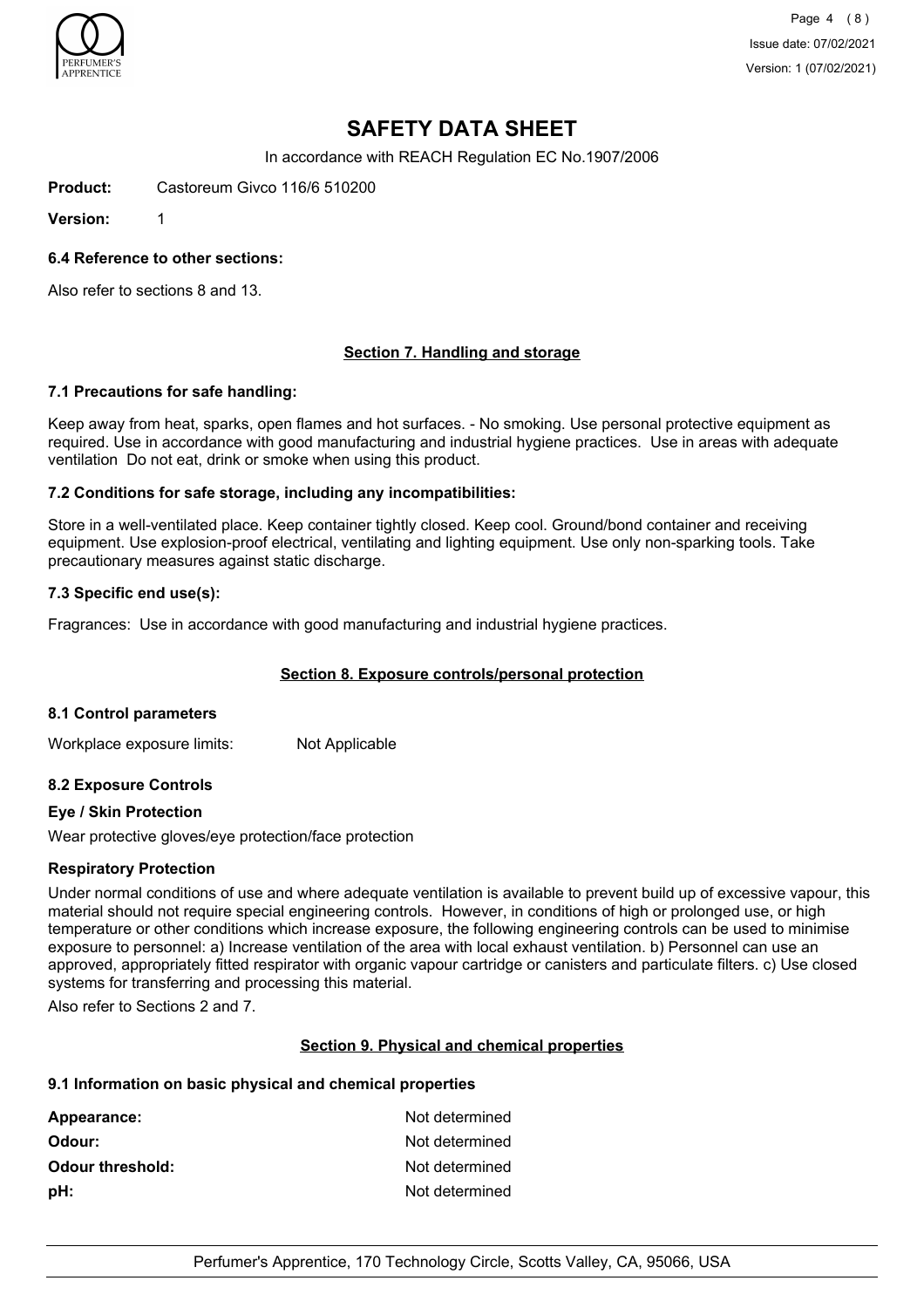

Page 5 (8) Issue date: 07/02/2021 Version: 1 (07/02/2021)

# **SAFETY DATA SHEET**

In accordance with REACH Regulation EC No.1907/2006

**Product:** Castoreum Givco 116/6 510200

**Version:** 1

| Melting point / freezing point:               | Not determined                               |
|-----------------------------------------------|----------------------------------------------|
| Initial boiling point / range:                | Not determined                               |
| Flash point:                                  | >93.5 °C                                     |
| <b>Evaporation rate:</b>                      | Not determined                               |
| Flammability (solid, gas):                    | Not determined                               |
| Upper/lower flammability or explosive limits: | Product does not present an explosion hazard |
| Vapour pressure:                              | Not determined                               |
| Vapour density:                               | Not determined                               |
| <b>Relative density:</b>                      | Not determined                               |
| Solubility(ies):                              | Not determined                               |
| Partition coefficient: n-octanol/water:       | Not determined                               |
| <b>Auto-ignition temperature:</b>             | Not determined                               |
| <b>Decomposition temperature:</b>             | Not determined                               |
| Viscosity:                                    | Not determined                               |
| <b>Explosive properties:</b>                  | Not expected                                 |
| <b>Oxidising properties:</b>                  | Not expected                                 |

**9.2 Other information:** None available

#### **Section 10. Stability and reactivity**

#### **10.1 Reactivity:**

Presents no significant reactivity hazard, by itself or in contact with water.

#### **10.2 Chemical stability:**

Good stability under normal storage conditions.

#### **10.3 Possibility of hazardous reactions:**

Not expected under normal conditions of use.

#### **10.4 Conditions to avoid:**

Avoid extreme heat.

#### **10.5 Incompatible materials:**

Avoid contact with strong acids, alkalis or oxidising agents.

#### **10.6 Hazardous decomposition products:**

Not expected.

#### **Section 11. Toxicological information**

#### **11.1 Information on toxicological effects**

This mixture has not been tested as a whole for health effects. The health effects have been calculated using the methods outlined in Regulation (EC) No 1272/2008 (CLP).

**Acute Toxicity: Acute Toxicity: Based on available data the classification criteria are not met.**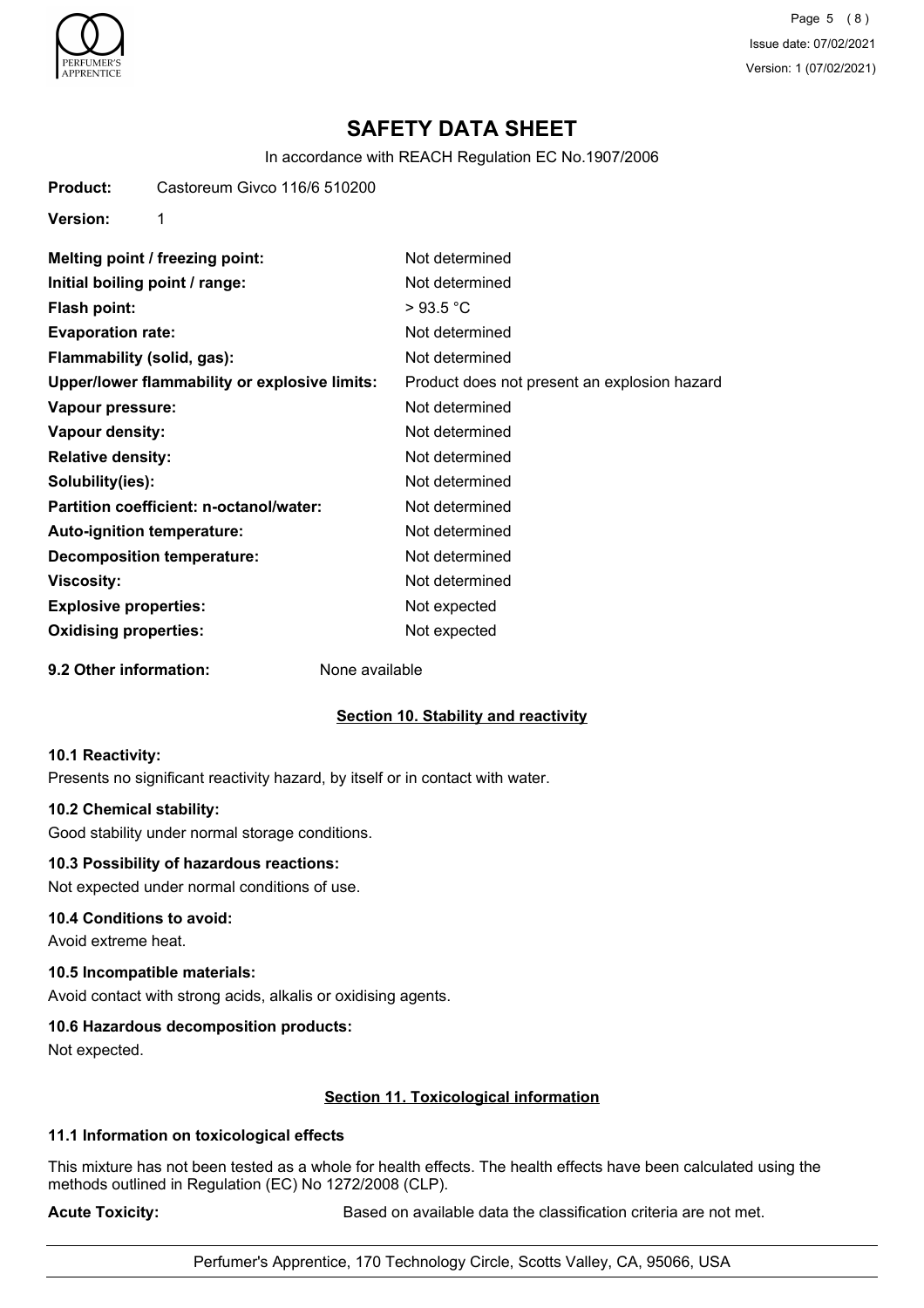

Page 6 (8) Issue date: 07/02/2021 Version: 1 (07/02/2021)

# **SAFETY DATA SHEET**

In accordance with REACH Regulation EC No.1907/2006

**Product:** Castoreum Givco 116/6 510200

**Version:** 1

| <b>Acute Toxicity Oral</b>                | Not Applicable                                                   |
|-------------------------------------------|------------------------------------------------------------------|
| <b>Acute Toxicity Dermal</b>              | Not Applicable                                                   |
| Acute Toxicity Inhalation                 | Not Available                                                    |
| <b>Skin corrosion/irritation:</b>         | Skin Corrosion / Irritation Category 2                           |
| Serious eye damage/irritation:            | Eye Damage / Irritation Category 2                               |
| <b>Respiratory or skin sensitisation:</b> | Sensitization - Skin Category 1                                  |
| Germ cell mutagenicity:                   | Based on available data the classification criteria are not met. |
| <b>Carcinogenicity:</b>                   | Based on available data the classification criteria are not met. |
| <b>Reproductive toxicity:</b>             | Based on available data the classification criteria are not met. |
| <b>STOT-single exposure:</b>              | Based on available data the classification criteria are not met. |
| <b>STOT-repeated exposure:</b>            | Based on available data the classification criteria are not met. |
| <b>Aspiration hazard:</b>                 | Based on available data the classification criteria are not met. |

#### **Information about hazardous ingredients in the mixture**

Not Applicable

Refer to Sections 2 and 3 for additional information.

#### **Section 12. Ecological information**

| 12.1 Toxicity:                           | Not available |
|------------------------------------------|---------------|
| 12.2 Persistence and degradability:      | Not available |
| 12.3 Bioaccumulative potential:          | Not available |
| 12.4 Mobility in soil:                   | Not available |
| 12.5 Results of PBT and vPvB assessment: |               |

This substance does not meet the PBT/vPvB criteria of REACH, annex XIII.

**12.6 Other adverse effects:** Not available

### **Section 13. Disposal considerations**

### **13.1 Waste treatment methods:**

Dispose of in accordance with local regulations. Avoid disposing into drainage systems and into the environment. Empty containers should be taken to an approved waste handling site for recycling or disposal.

## **Section 14. Transport information**

| 14.1 UN number:                    | Not classified                              |
|------------------------------------|---------------------------------------------|
| 14.2 UN Proper Shipping Name:      | -                                           |
| 14.3 Transport hazard class(es):   | Not classified                              |
| <b>Sub Risk:</b>                   | Not classified                              |
| 14.4. Packing Group:               | Not classified                              |
| <b>14.5 Environmental hazards:</b> | Not environmentally hazardous for transport |
| 14.6 Special precautions for user: | None additional                             |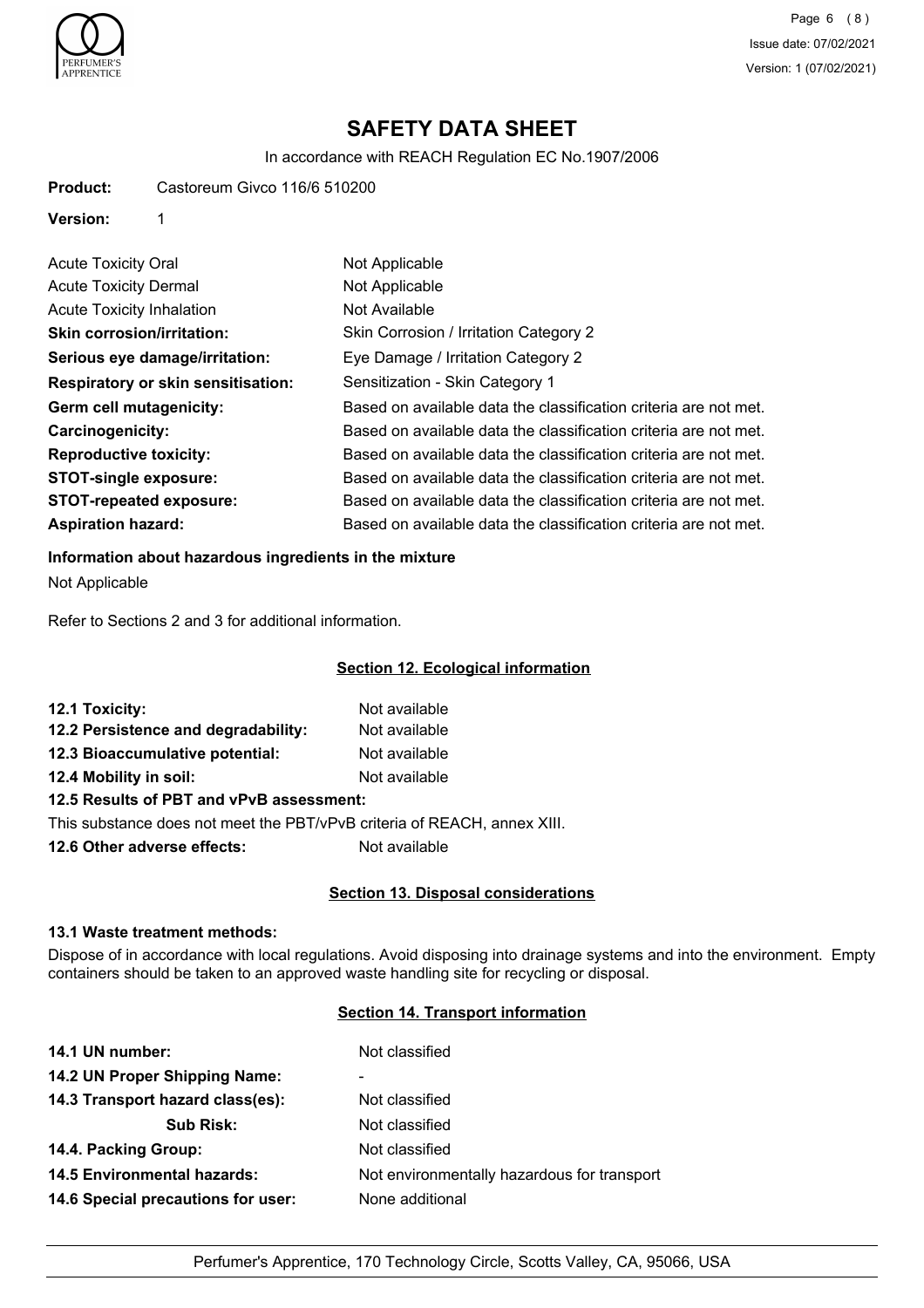

Page 7 (8) Issue date: 07/02/2021 Version: 1 (07/02/2021)

# **SAFETY DATA SHEET**

In accordance with REACH Regulation EC No.1907/2006

**Product:** Castoreum Givco 116/6 510200

**Version:** 1

## **14.7 Transport in bulk according to Annex II of MARPOL73/78 and the IBC Code:**

Not classified

## **Section 15. Regulatory information**

## **15.1 Safety, health and environmental regulations/legislation specific for the substance or mixture** None additional

### **15.2 Chemical Safety Assessment**

A Chemical Safety Assessment has not been carried out for this product.

|                                 | Section 16. Other information |
|---------------------------------|-------------------------------|
| <b>Concentration % Limits:</b>  | SCI 2=26.32% EDI 2=34.48%     |
| <b>Total Fractional Values:</b> | SCI 2=3.80 EDI 2=2.90         |

## **Key to revisions:**

Not applicable

### **Key to abbreviations:**

| <b>Abbreviation</b> | <b>Meaning</b>                                                                                                                     |
|---------------------|------------------------------------------------------------------------------------------------------------------------------------|
| Eye Dam. 1          | Eye Damage / Irritation Category 1                                                                                                 |
| Eye Irrit. 2        | Eye Damage / Irritation Category 2                                                                                                 |
| H314                | Causes severe skin burns and eye damage.                                                                                           |
| H315                | Causes skin irritation.                                                                                                            |
| H319                | Causes serious eye irritation.                                                                                                     |
| P <sub>260</sub>    | Do not breathe vapour or dust.                                                                                                     |
| P264                | Wash hands and other contacted skin thoroughly after handling.                                                                     |
| P280                | Wear protective gloves/eye protection/face protection.                                                                             |
| P301/330/331        | If swallowed: Rinse mouth. Do not induce vomiting.                                                                                 |
| P302/352            | IF ON SKIN: Wash with plenty of soap and water.                                                                                    |
| P303/361/353        | IF ON SKIN (or hair): Remove/take off immediately all contaminated clothing. Rinse skin with water/shower.                         |
| P304/340            | IF INHALED: Remove victim to fresh air and keep at rest in a position comfortable for breathing.                                   |
| P305/351/338        | IF IN EYES: Rinse cautiously with water for several minutes. Remove contact lenses, if present and easy to<br>do. Continue rinsing |
| P310                | Immediately call a POISON CENTER or doctor/physician.                                                                              |
| P332/313            | If skin irritation occurs: Get medical advice/attention.                                                                           |
| P337/313            | If eye irritation persists: Get medical advice/attention.                                                                          |
| P362                | Take off contaminated clothing and wash before reuse.                                                                              |
| P363                | Wash contaminated clothing before reuse.                                                                                           |
| P405                | Store locked up.                                                                                                                   |
| P501                | Dispose of contents/container to approved disposal site, in accordance with local regulations.                                     |
| Skin Corr. 1C       | Skin Corrosion / Irritation Category 1C                                                                                            |
| Skin Irrit. 2       | Skin Corrosion / Irritation Category 2                                                                                             |